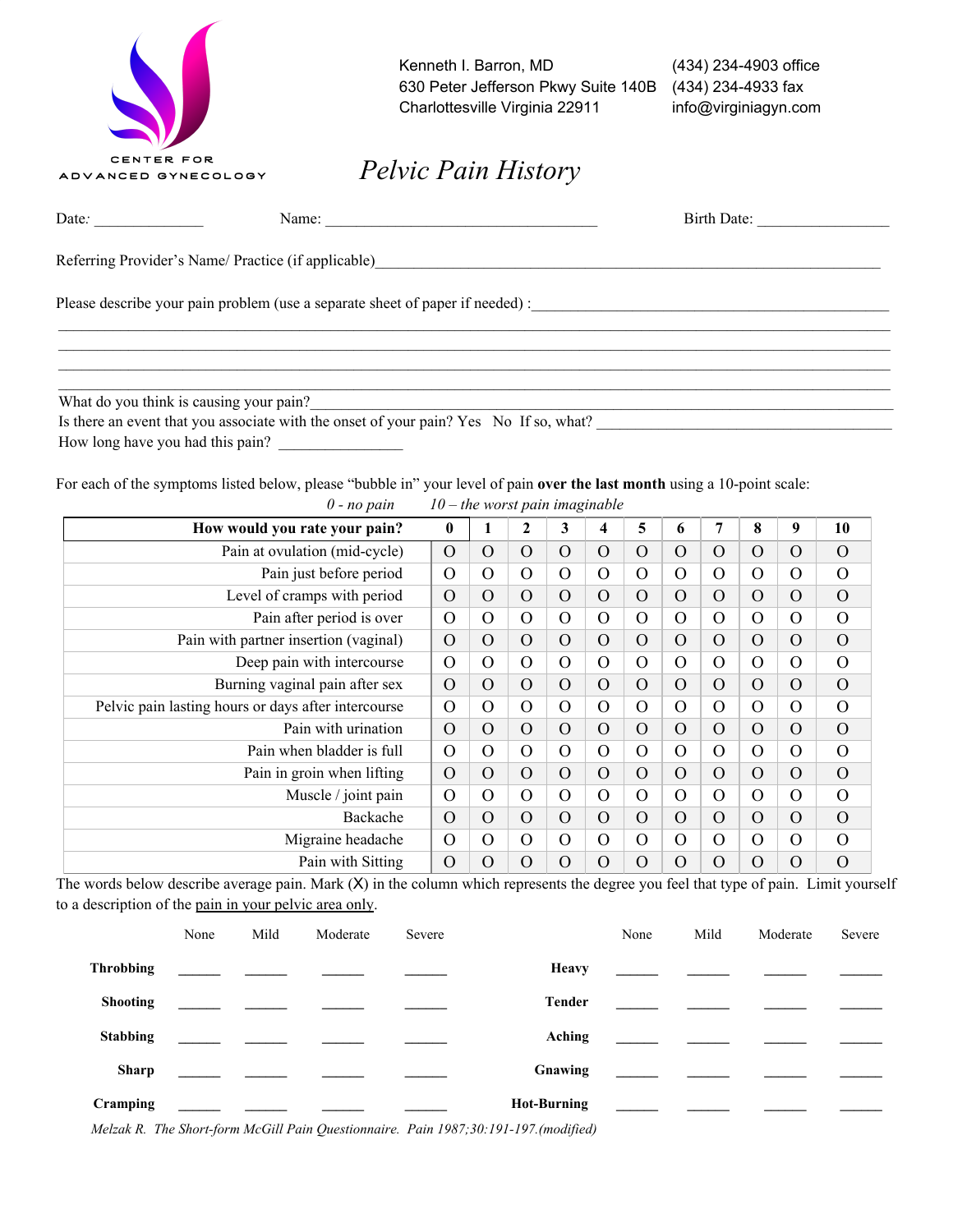# Last Name CENTER FOR ADVANCED GYNECOLOGY

## **Pain Map**

Please shade or circle areas of pain and write a number from 1 to 10 at the site(s) of pain.  $(10 = \text{most severe pain imagine})$ 



## **Vulvar/Perineal Pain (Pain outside & around the vagina & anus)**

If you have pain in this area, is your pain RELIEVED by sitting on a commode/toilet seat?  $\Box$  Yes  $\Box$  No



Right Left

# **What helps your pain? (circle)**

| Meditation            | Relaxation              | Lying down | Massage         | TENS unit       |  |  |  |  |
|-----------------------|-------------------------|------------|-----------------|-----------------|--|--|--|--|
| Ice                   | Heating Pad             | Hot Bath   | Pain Medication | Laxatives/Enema |  |  |  |  |
| <b>Bowel Movement</b> | <b>Emptying Bladder</b> | Nothing    |                 |                 |  |  |  |  |
| Other:                |                         |            |                 |                 |  |  |  |  |

## **What makes your pain worse? (circle)**

| Intercourse  | Orgasm    | <b>Stress</b>       | Full Meal           | <b>Bowel Movement</b> |
|--------------|-----------|---------------------|---------------------|-----------------------|
| Full Bladder | Urination | <b>Standing</b>     | Walking             | Exercise              |
| Time of Day: | Weather:  | Contact w/ Clothing | Coughing / Sneezing | Nothing               |
| Other:       |           |                     |                     |                       |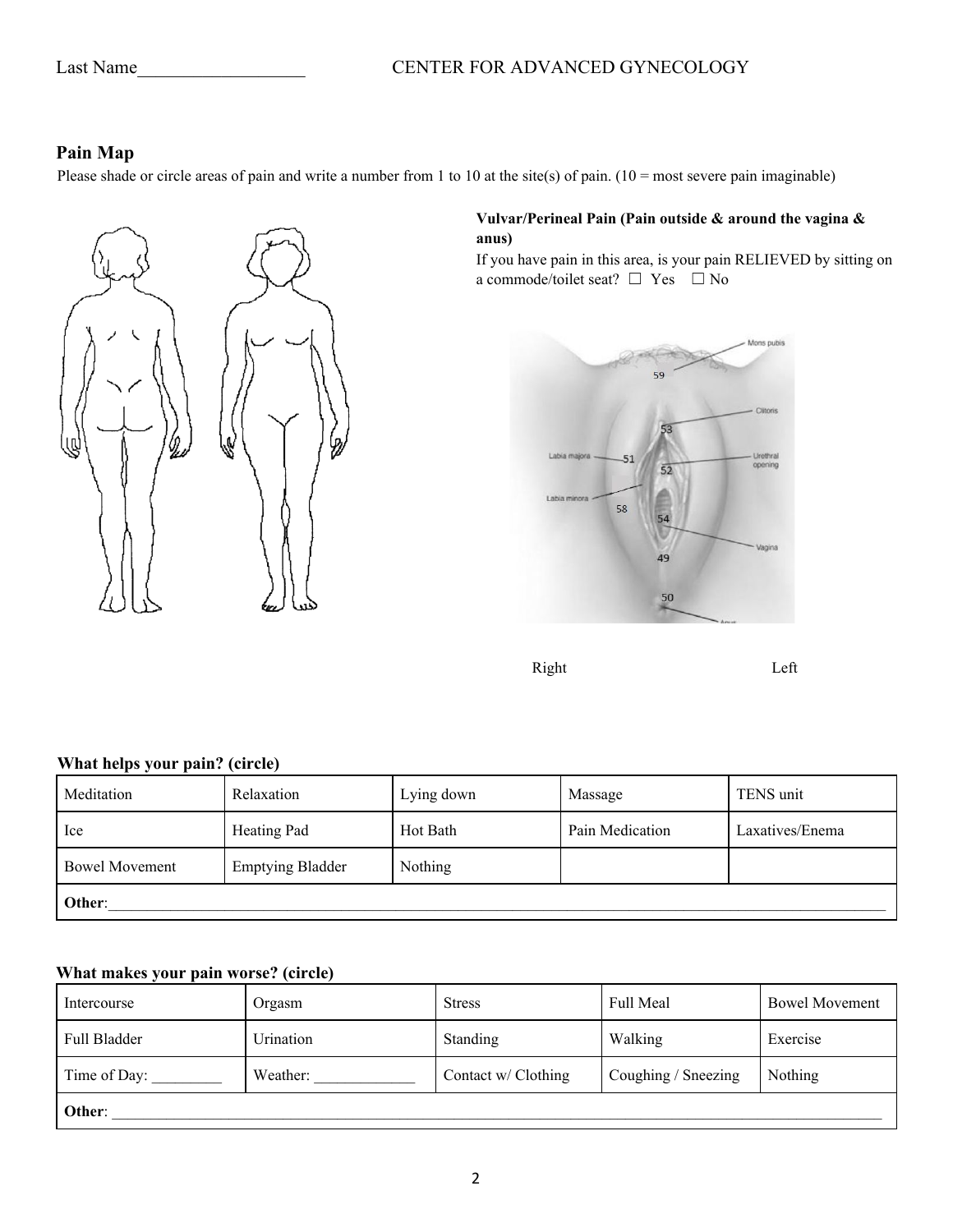|  |  | What types of treatments / providers have you tried in the past for your pain? Please circle all that apply. |
|--|--|--------------------------------------------------------------------------------------------------------------|
|  |  |                                                                                                              |

| Acupuncture  | Anti-seizure med                      | Antidepressants | <b>Biofeedback</b>  | Botox injection         |
|--------------|---------------------------------------|-----------------|---------------------|-------------------------|
| CBD oil      | Contraceptive pills /<br>patch / ring | Depo-provera    | Herbal Medicine     | Homeopathic medicine    |
| Lupron       | Massage                               | Meditation      | Narcotics / Opioids | Naturopathic medication |
| Nerve blocks | Nutrition / diet                      | Orilissa        | Physical Therapy    | Therapist/counseling    |
| TENS unit    | Trigger point injections              |                 | Gastroenterologist  | Gynecologist            |
| Neurosurgeon | Pain Specialist                       | Psychiatrist    | Rheumatologist      | Urologist               |

Other: \_\_\_\_\_\_\_\_\_\_\_\_\_\_\_\_\_\_\_\_\_\_\_\_\_\_\_\_\_\_\_\_\_\_\_\_\_\_\_\_\_\_\_\_\_\_\_\_\_\_\_\_\_\_\_\_\_\_\_\_\_\_\_\_\_\_\_\_\_\_\_\_\_\_\_\_\_\_\_\_\_\_\_\_\_\_\_\_\_\_\_\_\_\_\_\_\_\_\_\_\_

# **Gastrointestinal / Eating**

| Do you have nausea?                                                                | N <sub>0</sub> | With Pain | <b>Taking Medications</b> | With Eating |              | Other |
|------------------------------------------------------------------------------------|----------------|-----------|---------------------------|-------------|--------------|-------|
| Do you have vomiting?                                                              | N <sub>0</sub> | With Pain | <b>Taking Medications</b> | With Eating |              | Other |
|                                                                                    |                |           |                           |             |              |       |
| Have you ever had an eating disorder such as anorexia or bulimia? --------- Y      |                |           |                           |             | -N           |       |
| Are you experiencing rectal bleeding or blood in your stool? ------------------ Y  |                |           |                           |             | - N          |       |
|                                                                                    |                |           |                           |             |              |       |
| Do you have increased pain with bowel movements? ------------------------------- Y |                |           |                           |             | $\mathbb{N}$ |       |
|                                                                                    |                |           |                           |             | N            |       |
|                                                                                    |                |           |                           |             |              |       |
|                                                                                    |                |           |                           |             | -N           |       |
|                                                                                    |                |           |                           |             |              |       |
| Do you have pain or discomfort that is associated with the following:              |                |           |                           |             |              |       |
|                                                                                    |                |           |                           |             | -N           |       |
| Change in appearance of stool or bowel movement? ------------------------------- Y |                |           |                           |             | N            |       |
| Does your pain improve after completing a bowel movement? --------------- Y        |                |           |                           |             | N            |       |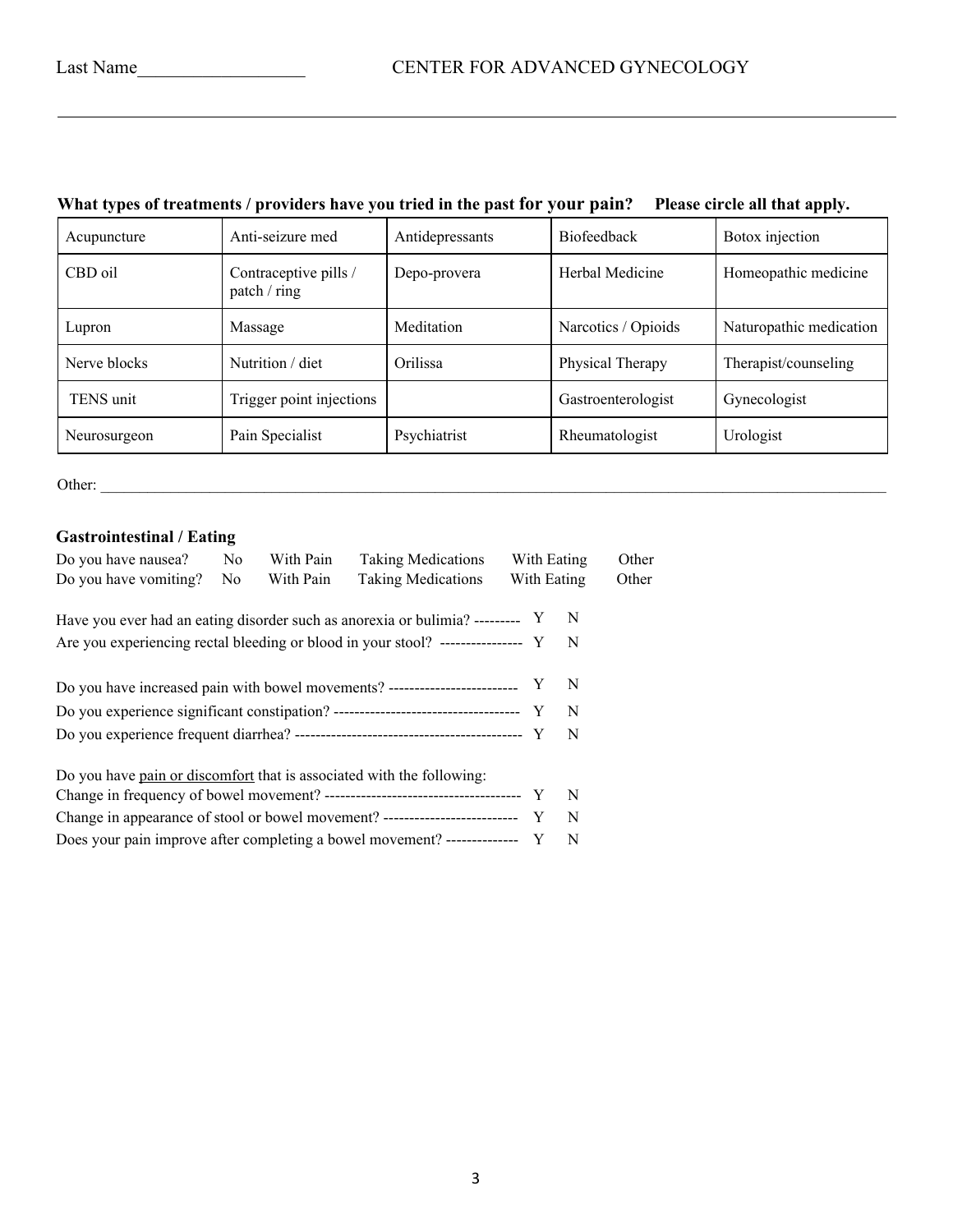### **Urinary Symptoms**

| Loss of urine when coughing, sneezing or laughing? ----------------------------- $Y \tN$ |  |
|------------------------------------------------------------------------------------------|--|
|                                                                                          |  |

## **During the past month, how often have you felt the strong need to urinate with little or no warning?**

- 0. **not at all**
- 1. \_\_\_\_ less than l time in 5
- 2. \_\_\_\_ less than half the time
- 3. \_\_\_\_ about half the time
- 4. more than half the time

### **During the past month, have you had to urinate less than 2 hours after you finished urinating?**

- 0. \_\_\_\_ not at all
- 1. Less than 1 time in 5
- 2. \_\_\_\_ less than half the time
- 3. \_\_\_\_ about half the time
- 4. more than half the time

### **During the past month, how often did you most typically get up at night to urinate?**

- 0. \_\_\_\_ never
- 1. \_\_\_\_\_ once
- $2.$   $\_\_\_\_\_2$  2 times
- 3. \_\_\_\_ 3 times
- 4. \_\_\_\_ 4 times
- 5. \_\_\_\_ 5 times
- 6. \_\_\_\_ 5 or more times

## **During the past month, have you experienced pain or**

- **burning in your bladder?**
- 0. \_\_\_\_\_ not at all
- 1. \_\_\_\_\_ once
- 2. \_\_\_\_ a few times
- 3. \_\_\_\_ fairly often
- 4. \_\_\_\_ almost always
- $5.$  \_\_\_\_ usually

**TOTAL \_\_\_\_\_\_\_**

# **During the past month, how much has each of the following been a problem for you?**

## **Frequent urination during the day?**

- 0. \_\_\_\_\_\_\_no problem
- 1. \_\_\_\_\_ very small problem
- 2. \_\_\_\_\_ small problem
- 3. \_\_\_\_\_ medium problem
- 4. \_\_\_\_\_ big problem

#### **Getting up at night to urinate?**

- 0. \_\_\_\_\_ no problem
- 1. \_\_\_\_\_ very small problem
- 2. \_\_\_\_\_\_ small problem
- 3. \_\_\_\_\_ medium problem
- 4. \_\_\_\_\_ big problem

#### **Need to urinate with little warning?**

- 0. \_\_\_\_\_ no problem
- 1. \_\_\_\_\_ very small problem
- 2. \_\_\_\_\_ small problem
- 3. \_\_\_\_\_ medium problem
- 4. \_\_\_\_\_ big problem

#### **Burning, pain, discomfort, or pressure in your bladder?**

- 0. \_\_\_\_\_ no problem
- 1. \_\_\_\_\_ very small problem
- 2. \_\_\_\_\_ small problem
- 3. \_\_\_\_\_ medium problem
- 4. \_\_\_\_\_ big problem

### **TOTAL \_\_\_\_\_\_\_\_**

*>6; >12 ; O'Leary, Sant et al Urology 1997; 49(Suppl. 5A): 58–63*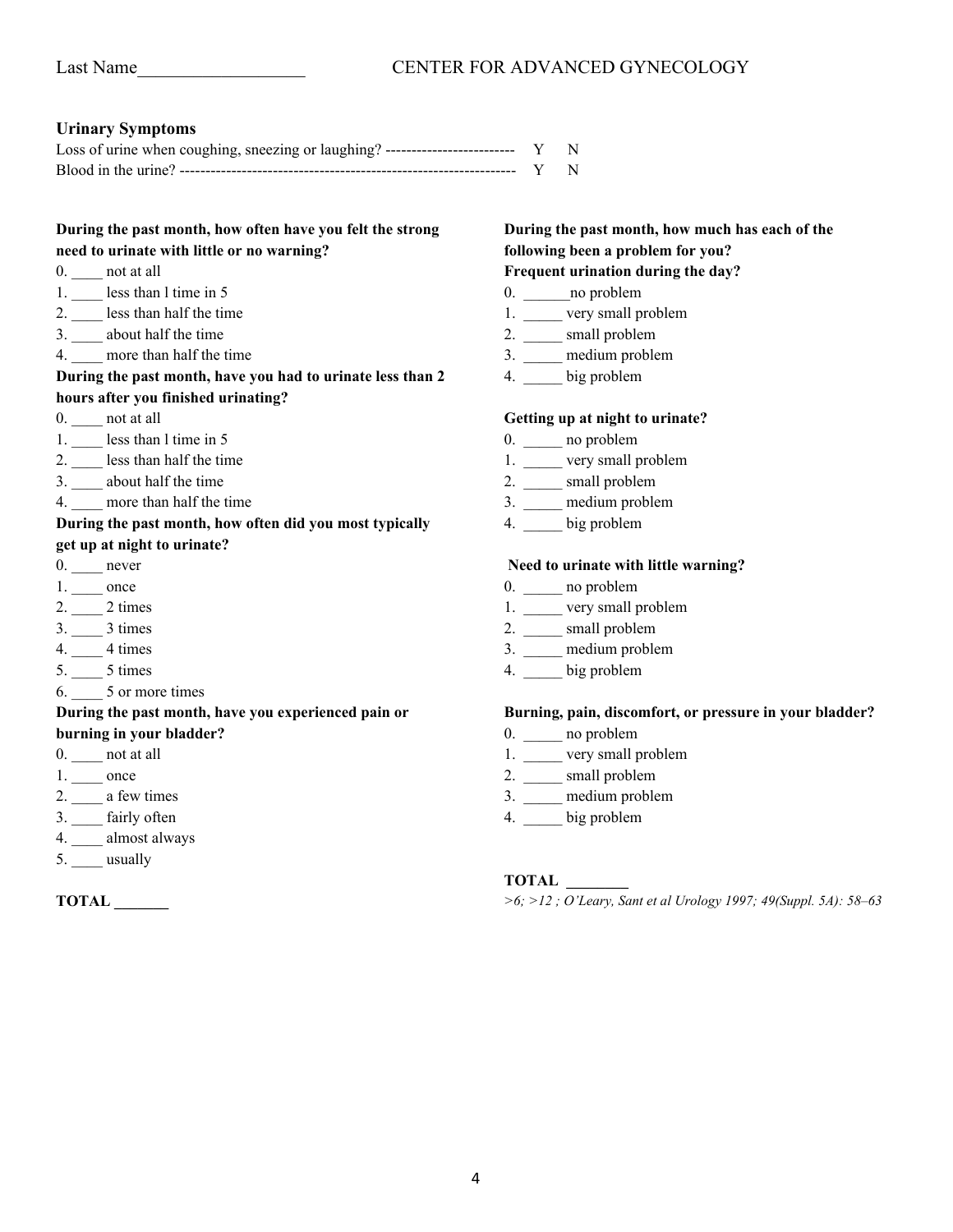# Last Name\_\_\_\_\_\_\_\_\_\_\_\_\_\_\_\_\_\_ CENTER FOR ADVANCED GYNECOLOGY

# **Sexual and Physical Abuse History**

| Have you ever been the victim of emotional abuse? (This can include being humiliated or insulted) | Yes.       | N <sub>o</sub>   | No Answer |                 |  |  |
|---------------------------------------------------------------------------------------------------|------------|------------------|-----------|-----------------|--|--|
|                                                                                                   | As a child |                  |           | As an adult     |  |  |
| Check an answer for both as a child and as an adult.                                              |            | (13 and younger) |           | $(14$ and over) |  |  |
| 1a. Has anyone ever exposed the sex organs of their body to you when you did not want it?         |            | N                |           | N               |  |  |
| 1b. Has anyone ever threatened to have sex with you when you did not want it?                     |            | N                |           | N               |  |  |
| 1c. Has anyone ever touched the sex organs of your body when you did not want this?               |            | N                |           | N               |  |  |
| 1d. Has anyone ever made you touch the sex organs of their body when you did not want this?       |            | N                |           | N               |  |  |
| 1e. Has anyone forced you to have sex when you did not want this?                                 |            | N                |           | N               |  |  |
| 1f. Have you had any other unwanted sexual experiences not mentioned above?                       |            | N                |           | N               |  |  |
| If yes, please specify                                                                            |            |                  |           |                 |  |  |

2. When you were a child (13 or younger), did an older person do the following?

|                                                                                     | a. Hit, kick, or beat you?                                 | Never | Seldom Occasionally       | Often |
|-------------------------------------------------------------------------------------|------------------------------------------------------------|-------|---------------------------|-------|
|                                                                                     | b. Seriously threaten your life? Never Seldom Occasionally |       |                           | Often |
| 3. Now that you are an adult (14 or older), has any other adult done the following? |                                                            |       |                           |       |
|                                                                                     | a. Hit, kick, or beat you?                                 |       | Never Seldom Occasionally | Often |
|                                                                                     | b. Seriously threaten your life? Never Seldom              |       | Occasionally              | Often |

*Leserman, J, Drossman D, Li Z. The reliability and validity of a sexual and physical abuse history questionnaire in female patients with gastrointestinal disorders. Behavioral Medicine 1995;21:141-148.*